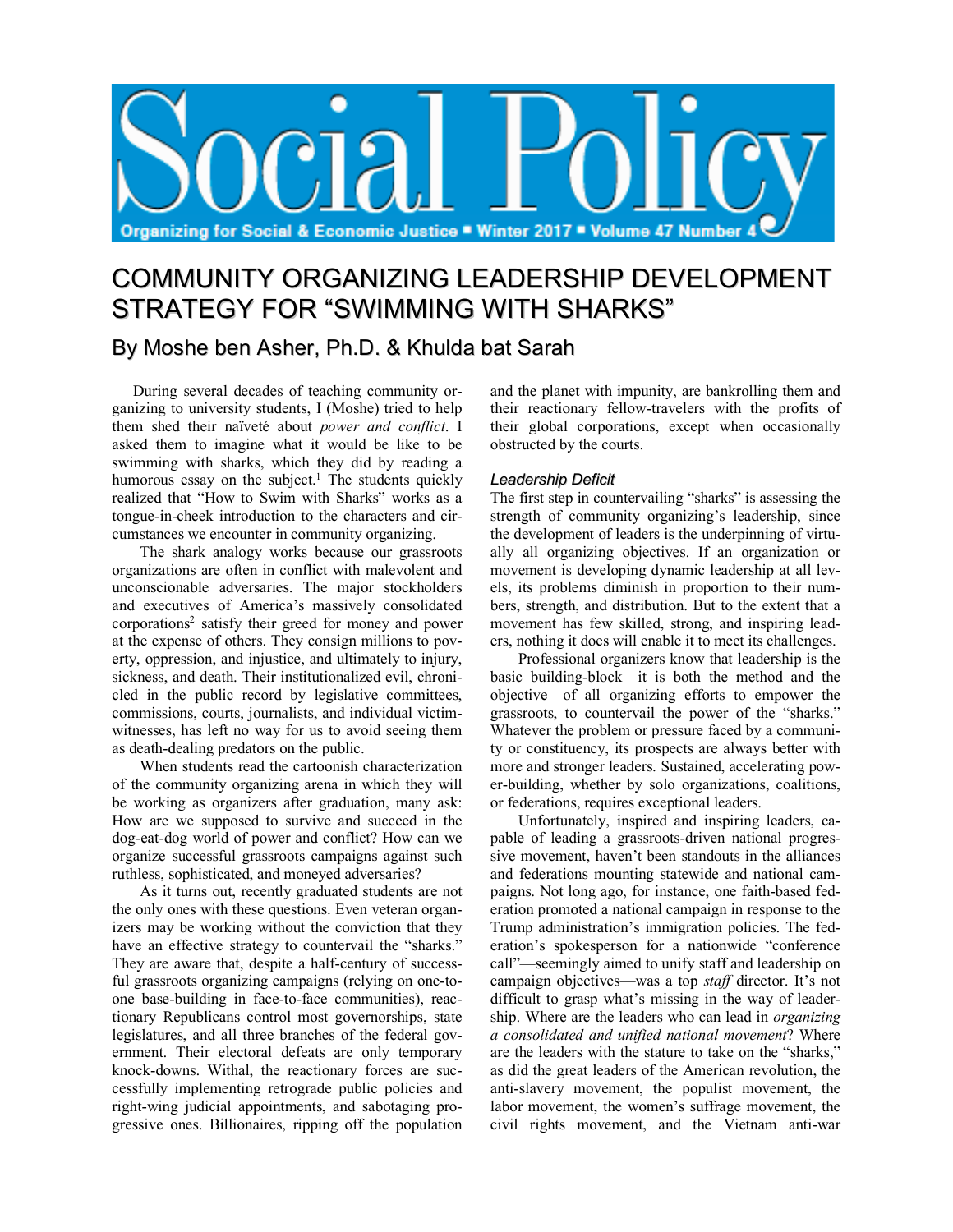movement? This missing leadership is existentially damaging to progressive grassroots community organizing, because *leadership development is community organizing's long-term strategic counterforce for "swimming with sharks*."

Moreover, in every successful movement, the most dynamic leaders at the top came up through the ranks from the bottom—*pushed up* from the grassroots, challenged to lead because of their character, competence, commitment, and charisma. For example, National Nonpartisan League organizers pushed the nomination and election of leaders who were not opportunists, warning members before their first organizing meeting ". . . repeatedly . . . against men who sought office of any sort." The League's newspaper reinforced this idea:3

Farmers must keep in mind that they cannot expect right service and a square deal at the hands of a man who goes gum-shoeing for political preferment. Farmers do not need in office a man who seeks the glory of political prestige.

What we farmers want is a man who knows the farmers' needs, a man who is engaged in the same business as a regular farmer—not the farmer who farms farmers. Not only so but they want a man who is so adverse to political preferment that he must be drafted into service.

Throughout history, some folks have claimed that, because "the end of the world is coming," it's pointless to invest in long-term social-change fundamentals, such as leadership development. No doubt there were such people in North Dakota in 1915 at the beginning of the National Nonpartisan League. Nowadays, we hear apocalyptic predictions that we may permanently lose the Bill of Rights, free and fair elections, democratic government, public education, progress towards justice for all, and much more. Certainly, we are facing constituencies and events that threaten what we treasure most in our way of life. But organizers, of all people, should not exaggerate the threats. Those who want to destroy the heart of the nation do not necessarily have the wherewithal to do it. We're not facing anything like the Nazi war machine of World War II or the conditions that contributed to the inevitability of the Civil War, both of which the country managed to survive. So, although in the Trump era we're responding to the belated offspring of those threats, we should not abandon all our other long-term organizing tasks, including leadership development.

Commitment to intensified grassroots leadership development may be far less exciting than one-shot mobilizations of millions or even thousands in marches and demonstrations that attract nationwide media attention.4 But experience shows that leadership development ultimately has a greater influence on government law-making, policy-making, and agency practices than those mobilizations. Its potential contribution to a future of more progressive government is greater.

#### *"Pushing Up" Extraordinary Leaders*

The greatest promise for organizing a consolidated and unified national progressive movement lies in commitment to the ideal of *continuous broad-based leadership development* within every alliance, coalition, and federation, and within their member-organizations, engaged in the movement. But this is not what we've seen to date in progressive grassroots organizing. If this prerequisite seems far-fetched, consider the extent to which corporate America has adopted a unified strategy and set of tactics, including sophisticated training programs for individual companies, to defeat union organizing and undermine existing unions. A national progressive grassroots movement that seeks to countervail corporate power should hardly expect to do less.<sup>5</sup>

What first distinguishes this prerequisite is that the initiatives to nurture leaders must be *continuous*, which demands far greater commitment than what ordinarily passes for leadership development in the community and faith-based organizing projects with which we're familiar. Second, such an effort must be *broad-based*, which is to say, operating with the presupposition that it's possible to produce not two or three, but a phalanx of extraordinary leaders.

Why aren't community and faith-based organizing for grassroots empowerment "pushing up" extraordinary leaders in large numbers? We suggest two possible reasons for this failure. Organizing has been "professionalized" in the last half-century. Professional staff, along with their training-center consultants, have easily dominated grassroots leaders. Understandably, professional organizers believe that if organizing is to build and wield power, the members of their organizations must respect proven principles and practices. So, they often dictate those principles and practices, appointing themselves as the arbiters of their observance and, as a practical matter, acting unrecognized as the top-tier of organizational leadership. Additionally, diminishing financial resources available to community and faithbased organizing projects limit their commitment to conventional leadership development training. Many foundations and religious denominations previously supportive of such organizing have now concluded that they can achieve better results by funding social services. And grant-makers increasingly demand "wins," seemingly indifferent to the necessity for the "builds" to achieve them, such as leadership development. 6

A commitment to *continuous* broad-based leadership development has inevitable implications. It requires that we not treat leadership development as an occasional activity, something we do before campaigns, twice a year at leadership retreats, or even once a month. It requires that we view the moment-to-moment life of our organizations as presenting challenging opportunities for individual leadership development, and that we view all our interactions with members as opportunities to connect them to those challenges.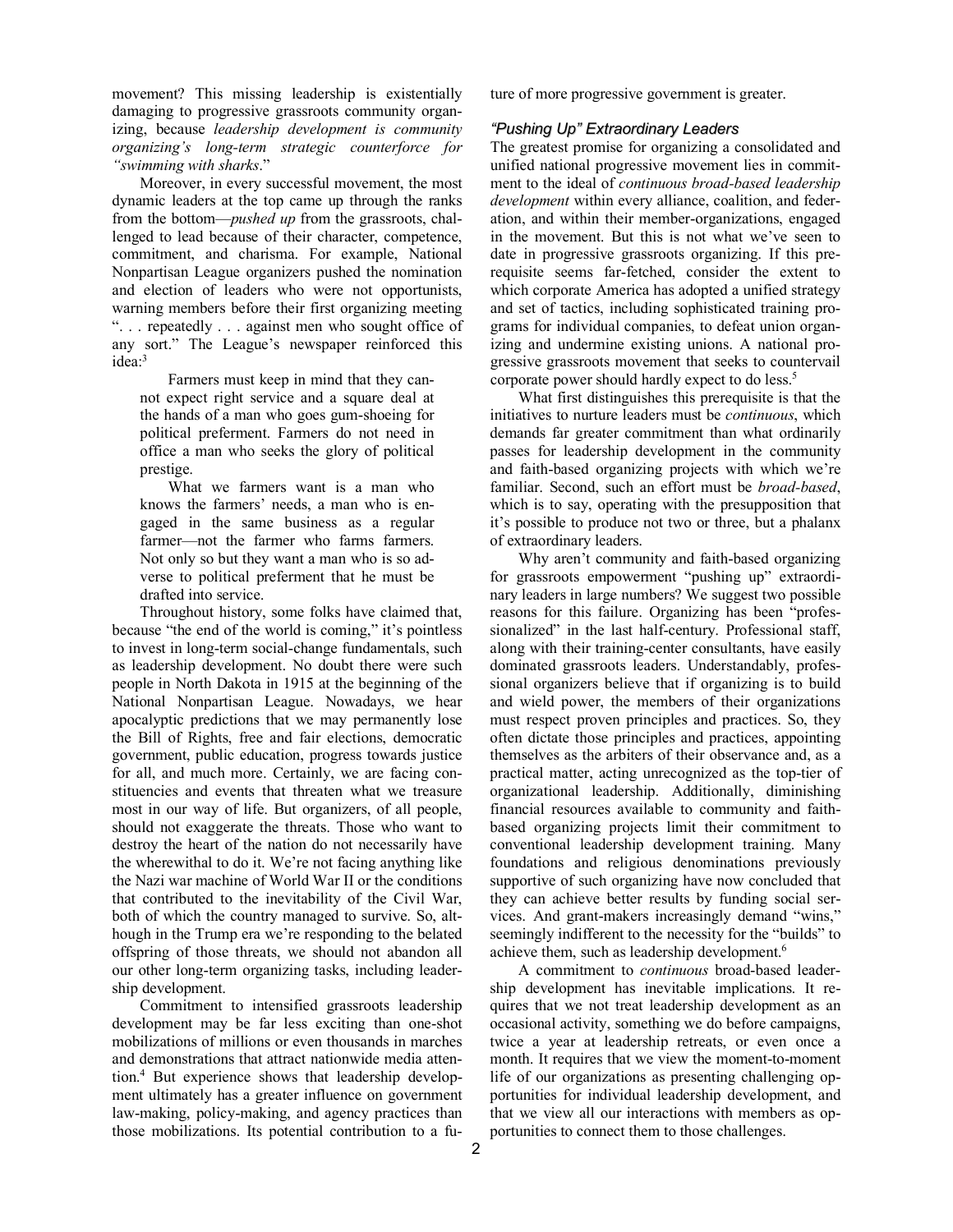If we want to understand the impact of transitioning to this continuous approach to leadership development, we will need to reimagine our day-to-day work not as a series of tasks to accomplish worthwhile objectives, such as asking staff or leaders to carry on fundraising or one-to-one membership recruiting or preparations for research or accountability actions, etc.—but as a series of challenges that we gauge and pose to individuals.

Committing ourselves to *broadly based* leadership development will also have implications. No longer will we approach leadership development as a process for identifying and training a handful of individuals to meet immediate organizational needs. On the contrary, we will view virtually every member of our organizations as having the capacity to demonstrate some form of leadership at some point under some circumstances for some purpose, even if only to ensure phone calls before an action or cleanup after a meeting.

We acknowledge that neither we nor anyone else has a simple, quick, or cheap solution to meeting the challenges of continuous broad-based leadership development. The strategic model we're proposing, however, leads beyond the unattractive choices of either abdicating our professional responsibility to teach the essential principles and practices of organizing, or infantilizing leaders by assuming they can't answer critical questions as well as we can.

#### *Taking Risks & Trusting Leaders*

We have seen professional organizing staff in leadership training sessions engaging their members in identifying problems, cutting issues, and in planning and evaluating campaigns, actions, and negotiations. And we have heard organizers making *statements* about what they defined as the absolute requirements of building grassroots power. Our own community organizing training, for instance, taught us that we should "make sure"—at virtually all costs—that the members and leaders of our organizations do at least one planning meeting before research and accountability actions. The principles are good, but that organizers don't trust leaders to adopt them for themselves if asked whether they think they're useful or necessary, that's not good.

When this happens, leadership development is like a one-way street that doesn't work well with wrongway drivers. Organizers taking charge, even subtly, amounts to driving in the wrong direction. Instead of making statements about the inflexible ground-rules, organizers ought to be asking members and leaders the same questions the organizers asked themselves to conclude that the rules are indispensable. With this approach, organizers may be taking greater risks that leaders and members will make mistakes, but also that they will grow in capability and creativity, becoming more inspired and more inspiring to others.

Moreover, if organizers put the questions to leaders as a group, there is less risk. There is far less likelihood that one loose-cannon, cool alternator, <sup>7</sup> or know-it-all

will lead the group astray. Then, too, we learned many years ago through administering the "NASA Exercise: Survival on the Moon,"<sup>8</sup> that the knowledge and intelligence of the lowest-scoring groups is far greater than the highest-scoring individuals, which has also been our experience as community organizers. Average groups learn and make decisions far better than the brightest individuals.

We're also proposing that leadership development activity—specifically, the time, resources, energy, and spirit devoted to it—must go much deeper than what we have seen in our experience of faith-based and turfbased organizing. Organizers must build leadership development initiatives into the culture and structure of grassroots organizations such that it plays out in their day-to-day, hour-to-hour, and minute-to-minute activity. *Nothing is more important or deserves a higher priority in the internal life of grassroots social action organizations.*

But how, practically, do we nurture the potential for extraordinary leadership? How do we produce what many might regard as a surplus of competent and committed, inspired and inspiring leaders, both formal and informal?

Who, precisely, do we most want to suit-up for leadership, and how do we identify them?

#### *Identifying Potential Leaders*

If we survey the public on how they identify individuals as potential leaders, many might say, "I know one when I see one." (Possibly that limited criterion was operating with maximum effect in the election of Donald Trump.) Others, however, might well help us generate a list of markers of leadership potential. We think that many organizers would subscribe to such a list, possibly even believing that the most promising individuals with leadership potential can produce:

- Inspiring visions
- Successful strategies and tactics
- Better work from leaders and staff
- **Effective teams**
- Creative processes and solutions
- Improved communication
- Expanding resources (i.e., members and money)

There are always individuals who have *knowledge and skills* which tell us of their grassroots leadership potential. They often have a following that pays attention to them and follows what they say and do; and they may produce a variety of resources by dint of their relationships, experience, and force of personality. Such individuals appear to have valuable wherewithal, and we may encourage them to take on leadership roles, for they will step up to the demands of leadership in response to professional or personal "rewards" or to threats to themselves, to their loved ones, neighborhoods, communities, and jobs. But relying on the few who possess these qualifications will effectively place a low ceiling on the total number of individuals we consider for leadership development.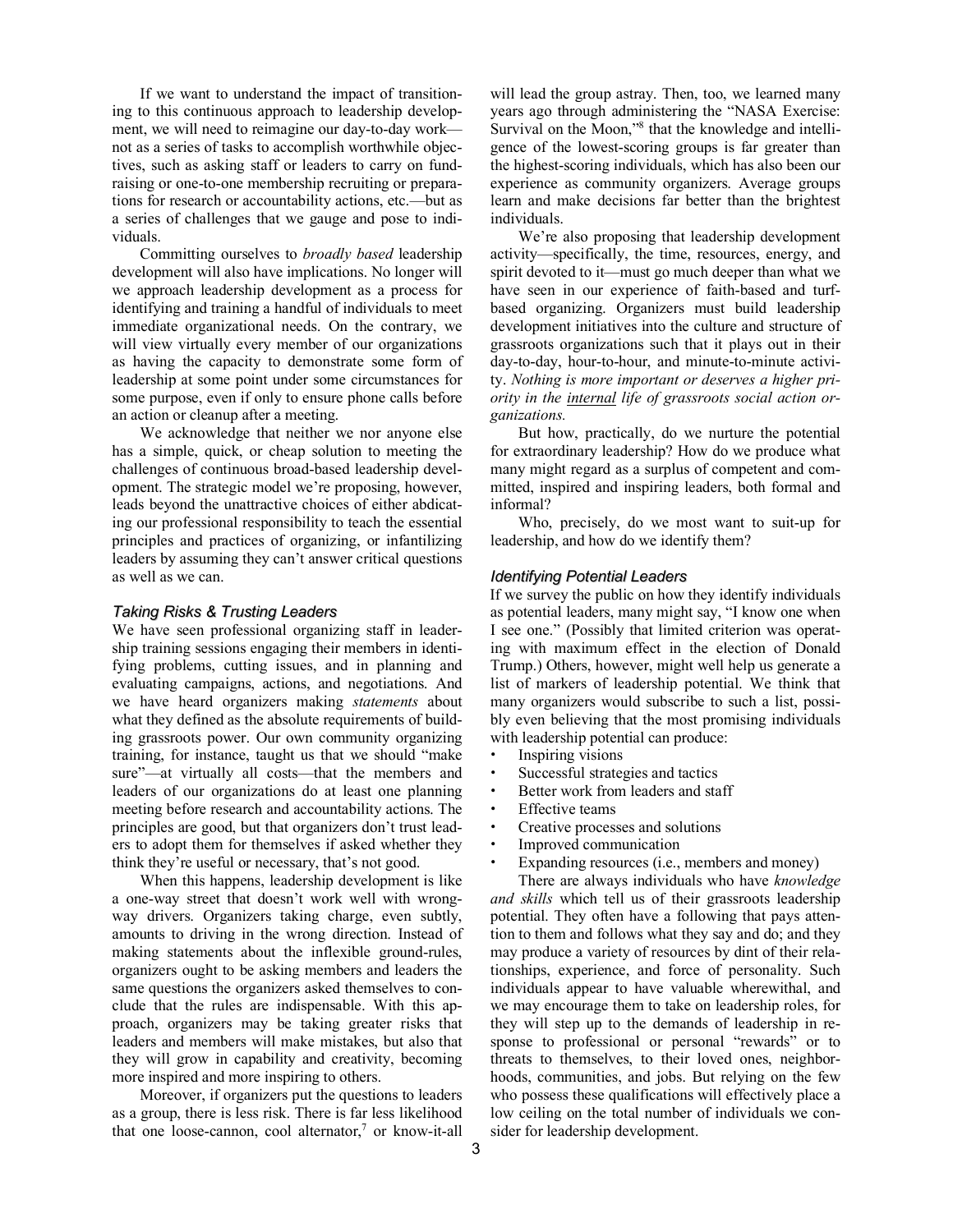Moreover, our experience is that it's often a mistake to focus *initially* on knowledge and skills when identifying leadership potential. The incentive to do so may be to get quick results when there's a high-priority task that's hanging fire. When we respond to that incentive, we may overlook signs that the individual we have identified as a potential leader has problematic aspects of character and personality, which typically come back to haunt us.

Then, too, when we measure leadership potential *primarily* by the ability to build relationships and produce resources, admittedly important qualities, we often end up with leaders who are facile talkers and occupy positions of prestige in the larger community. A preoccupation with their own careers may very well displace a dedication to the commonweal and to the grassroots empowerment required to achieve it.

With this approach to leadership development, we can burden ourselves with leaders who do not inspire others with a moral vision, who fail to model the *spiritual* (non-material) satisfactions of taking great risks and making great investments in a long-term struggle, who do not exhibit unquestioned integrity and selflessness in their use of power, and who are unwilling to make the substantial sacrifices necessary to achieve a future of greater righteousness, truth, and justice, freedom, peace, and compassion. *No movement for the commonweal can succeed without these moral spiritual leadership qualities*.

A more productive approach when looking for potential leaders is to begin by identifying individuals who exhibit qualities of *character and personality*. These attributes include:

- Moral and ethical integrity
- Actively working for justice
- Showing backbone and courage
- Expressing compassion
- Serving the needs of both individuals and larger social causes
- Taking every opportunity to involve and learn from others
- Revealing little or no ambition for personal possessions, privileges, position, or power

This approach to leadership development recognizes that if individuals have the character and personality suitable for leadership, including humility and curiosity, we can help them to become effective leaders through day-to-day education and training. And this approach, places a far higher ceiling on the total number of individuals we can consider for leadership development.

#### *Pivotal Goal of Leaders*

But even this last view of leadership potential, with all its value, has one debilitating deficiency. It does not convey that *the pivotal goal of every grassroots leader must be the development of others as leaders*. <sup>9</sup> This is the key to achieving depth and breadth of leadership, whether in a local grassroots organization or a grassroots-driven national movement. A leader's efforts to develop others as leaders has greater influence on organizational survival and success than any other initiative, because it has these predictable effects:

- It improves virtually all measures of organizational performance, such as launching new projects and campaigns, developing new revenue streams, improving recruiting and training, and reducing administrative and operational costs;
- It lessens organizational vulnerability, whether from external forces, self-inflicted internal causes, or the inevitable loss of experienced leaders; and
- It raises the morale of leaders and staff, which enhances almost all other measures of organizational performance.

#### *Pillars of Leadership Development*

Suppose that we have in mind to accomplish the above pivotal goal. How should we proceed?

Experienced organizers know that people rarely come to understand their potential for leadership through talk or intellectual information, but almost always by engaging in action. So, we ought to avoid trying to convince someone to become a leader. Instead we should challenge the individual to do a job that requires leadership. But *how* do we do that?

Successfully challenging an individual requires *individualizing* our challenge—that is, that we recognize we're building a relationship with a unique individual, that we provide direct support to that individual, that we gauge our challenge to that individual, and that we hold that individual accountable with positive mentoring.

*Building relationships* that foster trust is community organizing's sine qua non. It requires empathy, genuine interest and ability to understand the feelings and concerns of others, coupled with the ability to communicate that understanding back to them. Such relationships, in turn, support risk-taking, which is the foundation of leadership development. <sup>10</sup> Growth in leadership capability, not only in knowledge and skill but self-confidence and courage to act, occurs when trusted staff or leaders challenge individuals to take on tasks that require them to risk going beyond their previous experience and comfort zone. The relationship of trust implicitly assures them that the job is necessary, worth the risk, and doable; that they have the attributes to do it; and that others are not simply using them as organizational cannon-fodder.

*Direct support* addresses what people most often fear when asked to lead—failure, burdensome demands, and unending commitment. We make it more likely they'll take a risk by promising and then arranging support that speaks to their practical, emotional, psychological, and moral-spiritual needs for reassurance. Our offers of support should clearly communicate the specific resources available to those we challenge. The most effective expression of support, however, is that we *personally* have their backs.

*Gauged challenge* is based on the resources—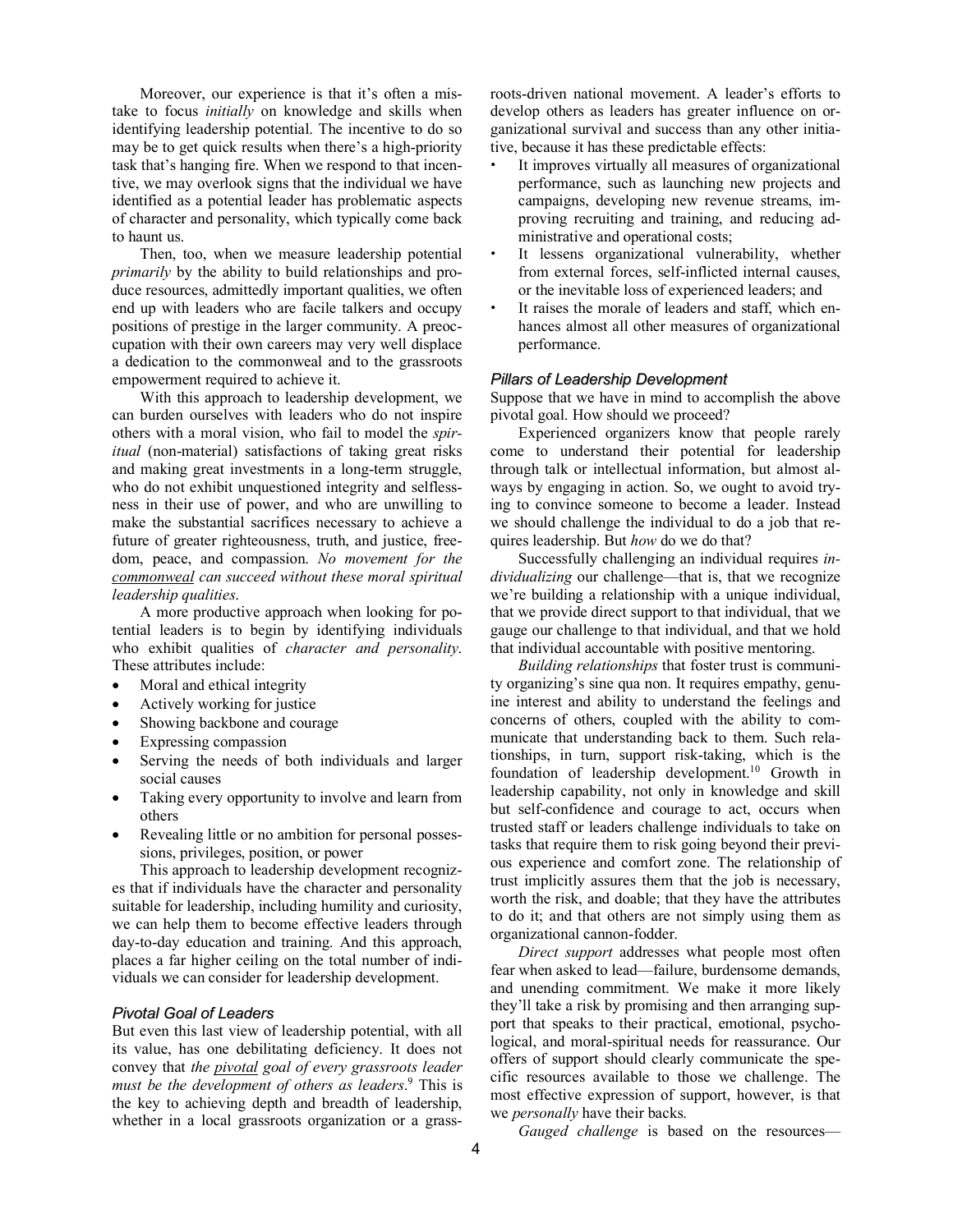experience, skills, emotional wherewithal, learning, etc.—of the person we intend to challenge, which of course we should assess before making the challenge. And before making the challenge we also want to help the person understand the implications of what we're proposing. The challenge works best when we're asking rather than telling. We are suggesting in effect that the person consider doing something he or she hasn't done before. We don't want to make the challenge so small that it's not challenging or so large that it's overwhelming. We want to resist the temptation to talk people into doing what we want them to do, so we always make the challenge in the form of a question—such as, "Would you be willing to  $\cdots$  ?"—after which we stop talking and wait for the answer. And we want to consciously propose challenges with a neutral tone of voice, which allows the person to accept or to refuse the challenge without a loss of dignity. We do not take refusals as definitive, however, recognizing that circumstances change and that it's appropriate and necessary to pose additional challenges. We're familiar with the alternatives to this approach. We can steam-roll, manipulate, bamboozle, and shame people into doing what we want them to do. But we don't think those methods produce the kind of leaders we want.

*Accountability mentoring* requires that we budget sufficient staff resources to ensure that follow-up to our challenges doesn't fall through the cracks. We do follow-up whether the individual has met the challenge successfully or not. When the individual has failed to meet the challenge, it's important that we give credit for commitment and effort, and that we help the person understand what happened and what it means. We avoid causing embarrassment by focusing on what resources the person would want to have for a similar challenge in the future. Then we pose another challenge, which offers an opportunity to reattempt the task and succeed. When an individual has successfully met a challenge, we credit the accomplishment and pose another challenge that builds on the confidence and skill acquired from meeting the first challenge.

When staff concentrate on this model of leadership development—on building relationships, direct support, gauged challenge, and accountability mentoring—the practical effect is to construct the strongest possible footing for all other organizational goals and objectives.

#### *Supportive Organizational Context*

This model can only work if the organizational context is healthy and supportive. The presence or absence of several policies and practices can determine the success or failure of the model, including:

- The modeling of competent and trustworthy leadership;
- The presence of material benefits and shared beliefs that encourage individuals to take leadership initiatives;
- The existence of organizational culture that values admitting ignorance and mistakes, and willingness

to learn and grow; and

The commitment to evaluation as a regular part of healthy organizational development.

Our strategic model of leadership development can only remain dynamic if supported by formal organizational structure—for example, through policies implemented in the organization's bylaws or operating procedures (e.g., rotating leadership roles); and if encouraged by the culture of the organization—for example, by informally setting and reinforcing expectations about leadership with new members (e.g., recognizing that occasional mistakes are inevitable, but repeating them is not).

The benefits of rotating leadership roles include restricting the growth of incumbency-fiefdoms and excessive power-brokering by "maximum leaders," and expanding opportunities for many individuals to acquire leadership knowledge and skill. We may rotate leadership roles through the organization's structure by limiting time-in-office, and by establishing prerequisite leadership experience for any specific position—for example, requiring that eligibility for the presidency includes having served in at least two other officerpositions (e.g., vice president and director of communications).

The success of our leadership development model also depends on organizational supports for conscientious implementation of the model on a day-to-day basis. For example, it's essential that staff record daily practice notes $11$  that describe in detail their experience and the performance of members and leaders in relation to leadership development. Each week's work should begin with a staff meeting, providing an opportunity to discuss upcoming leadership development challenges and to draw on the experience of the entire staff in formulating responses; and each week's work should end with a staff meeting to review the week's one-to-one numbers and outcomes,<sup>12</sup> successes and failures, and lessons learned for future practice.

Follow-on evaluations of one-to-ones, meetings, actions, and campaigns are the hallmark of all competent organizing. Our view, however, is that the focus of these evaluations should be leadership development. We should be evaluating the types of opportunities available for leadership development, the extent to which staff and leaders were effective in transforming the opportunities into challenges for individuals, the relative abilities of individuals to meet the challenges, and the effectiveness of follow-up accountability mentoring by staff.

Humor also plays a role. Even in wartime, which has no equal in "seriousness," humor is not only acceptable but essential. So, we ought not to inadvertently encourage organizational culture that treats humor as undignified or demeaning to the weighty purposes of the organization. People don't voluntarily commit themselves to organizations that promise nothing more than endless dour and demanding struggle. In a similar vein, voluntary participation in organizational life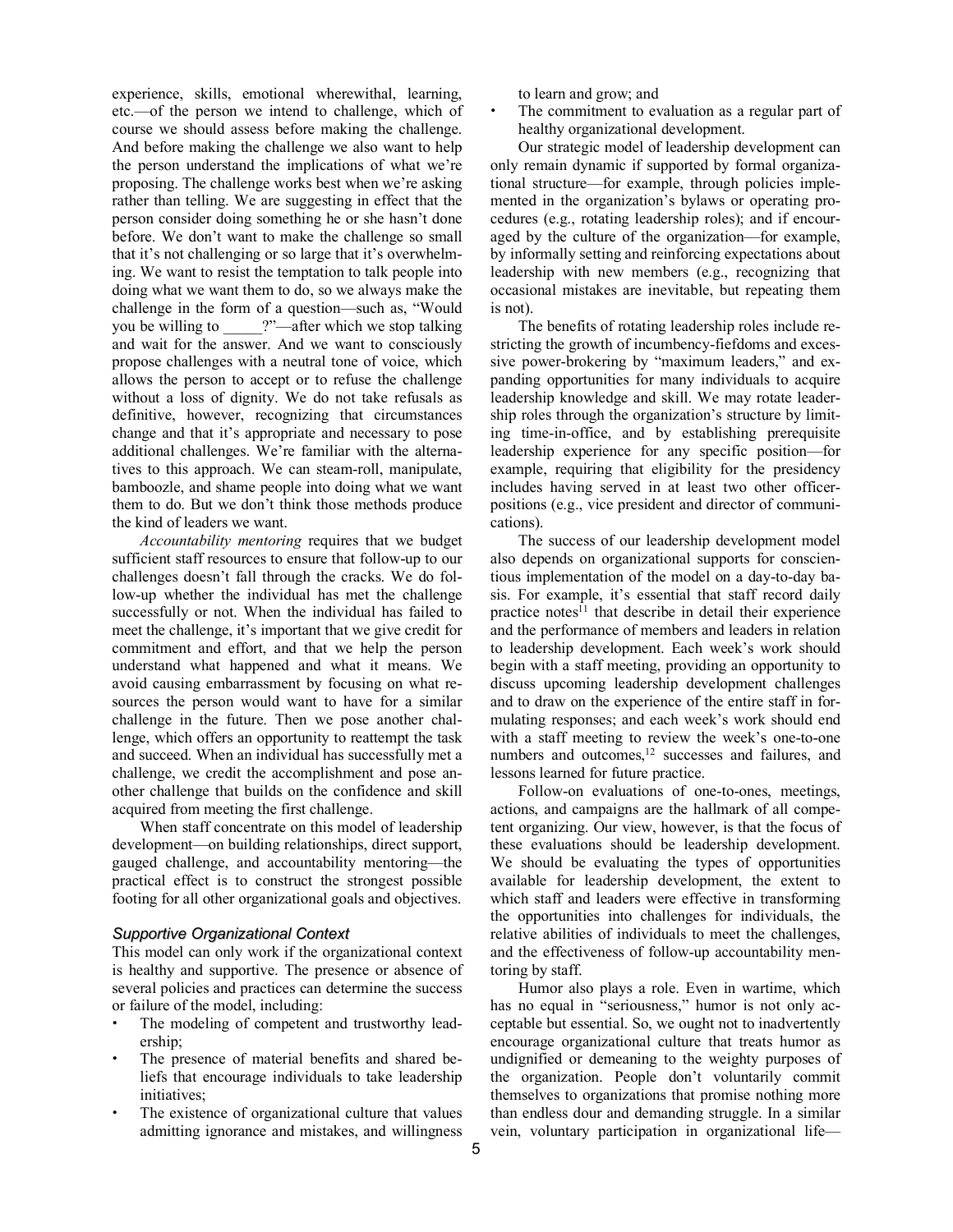even though it serves a higher purpose than the interest or ideology of the individual—must nonetheless be individually fulfilling. People don't voluntarily commit themselves to organizations exclusively dedicated to meeting larger social needs, entirely ignoring their individual needs.

We do not recognize any defensible rationale for excluding leaders from full participation in setting leadership development objectives. When staff monopolize the process, it has the effect of infantilizing leaders, treating them like children we want to lead around as their minders. In contrast, combining the contributions of leaders and staff promises to produce the most relevant and useful objectives. The most constructive role for professional staff is to know, given the status of the organizing, the strategic and tactical questions requiring answers—not to answer them but to propose them to the appropriate levels of leaders. It's professionally unbecoming and ironic in several respects when organizers argue or work against full participation of leaders in setting objectives for leadership development.

Organizers should not, but often do, ignore endemic burnout of leaders. Burnout feeds on conflicts within an organization, some of which are inevitable. In *personal conflicts* between members, triangulating leaders places them in the middle of exhausting emotional firestorms. Staff contribute to the problem by acquiescing in the misguided notion that it's the responsibility of leaders to resolve every conflict. However, leaders themselves can short-circuit triangulation. Employing formal policy and informal practice, they may refuse the "fixer" role and instead insist that individuals resolve their personal conflicts by meeting together faceto-face to mediate their differences. This rule in no way precludes requesting a leader to facilitate or simply observe and make an unimpeachable record of such a meeting. Regarding intra-organizational conflicts which are not personal, committees, panels, and boards should discuss their implications and then decide the best course for their resolution; or, when fitting, leaders should apply an existing operating procedure, policy, bylaw, or constitutional article to achieve resolution.

The ultimate purpose of a supportive organizational context is the development of new and stronger individual leaders. So, how do we evaluate whether the people we're challenging are growing in their capacity for leadership?

### *Evaluating Growth of Leaders*

We can confirm our progress in leadership development by specific milestones, including various degrees of recognition of the following by the individuals we're challenging to lead:

- The primacy of challenging and supporting new leaders, and not becoming threatened by the contraction of one's own leadership role, authority, and responsibilities.
- The certainty that all members and leaders of an organization possess expertise and commitment in

various proportions, and that effective leaders act to ensure that their organization benefits from all of them.

- The need to identify tasks, define roles to fill them, and challenge individuals to take them.
- The crucial importance of teamwork—building teams and teaching the essentials of participation on teams—to accomplishing organizational tasks.
- The need for both "wins" and "builds" in the organization's campaigns and other major initiatives.
- The knowledge of one's own strengths and weaknesses, and the importance of active commitment to one's own professional and personal growth.
- The need for and essential roles of informal leaders, and the willingness to serve as one when helpful.
- The need for and essential role of informal meetings, particularly with small groups and individuals. $^{13}$
- The need to invest one's resources in strengthening and unifying the organization before considering one's own professional and personal interests.
- The difference between appropriately keeping confidences (e.g., when someone shares a personal problem or fear of taking on a task for the organization); versus keeping silent when someone offers to make an unhealthy covert contract (e.g., proposing cooperation with police surveillance of the organization's members). Of course, leaders should silently honor the former and openly reveal the latter.
- The need for non-threatening ways for members to give candid feedback to leaders. We can't rely exclusively on individuals speaking up in open meetings to achieve ongoing leadership accountability. Questions and doubts often remain unasked and unexpressed in open settings for fear of giving offense, becoming a pariah, engendering retribution, dividing loyalties, or sounding stupid, ignorant, or naïve. So, it's critical for leaders to create nonthreatening ways for members, other leaders, and staff to question and criticize them.
- The wisdom that there is *not* one ideal decisionrule for all organizational decisions, such as "popular democratic" decision-making that includes the entire membership or "executive leadership" decision-making that singularly empowers a maximum leader. This recognition depends on understanding the variety of settings in which organizational decisions occur—such as direct staff work with individual members and leaders, supervision of staff, training of leaders and staff, project management, policymaking, and decisions about the organization's constitution. The principal criterion to structure decision-making involves balancing the need for decision-speed (by limiting participation) and decision-ownership (by expanding participation).
- The constructive role of democratically established organizational policies, rules, and discipline in con-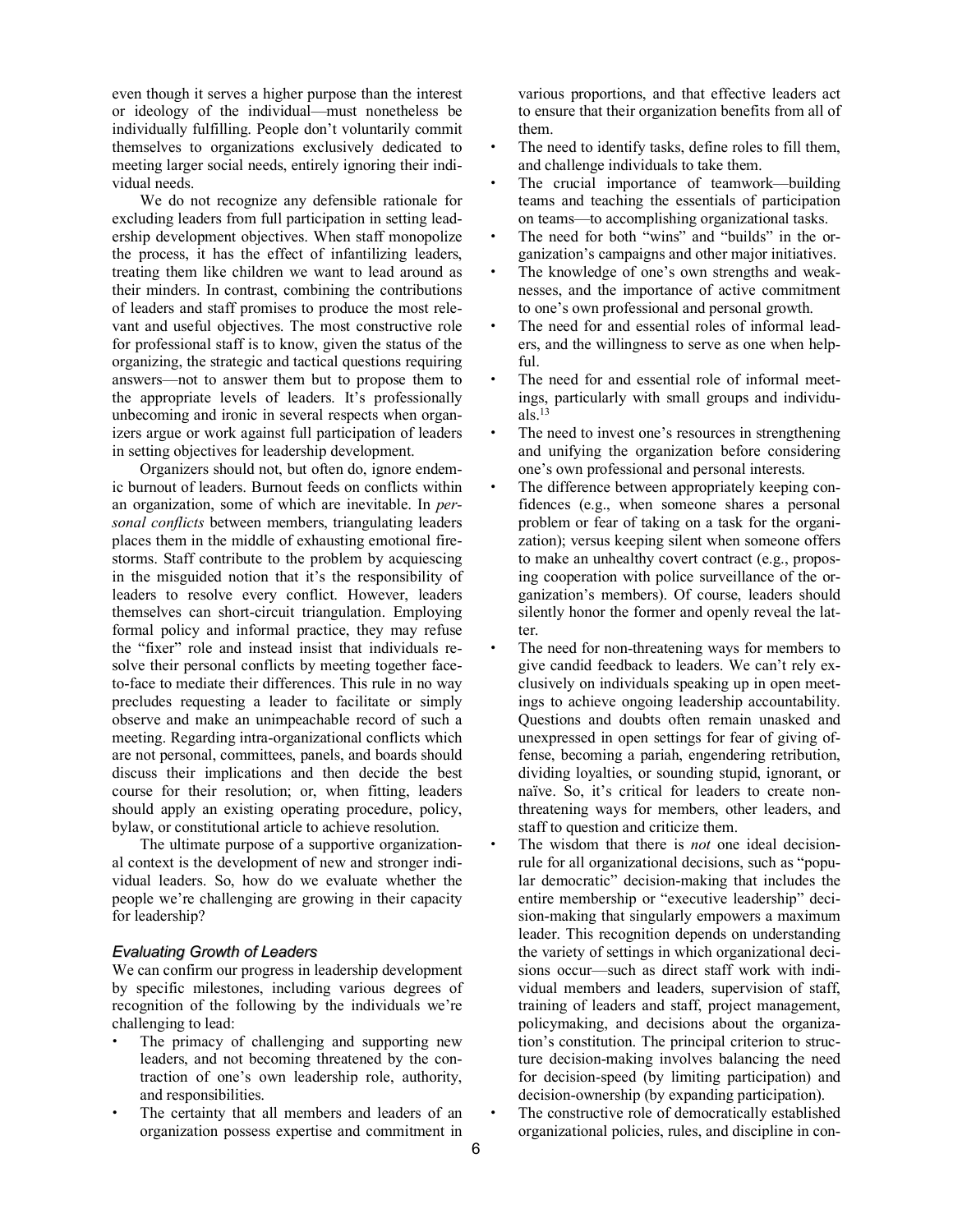trast to management by ad-hoc, seat-of-the-pants, executive decision-making.

- The value of multiplying and carefully considering alternatives in a crisis, in contrast to prematurely grasping ready-made solutions.
- The need for negotiating compromise when there is disagreement, and for modeling graciousness and respect towards others despite disagreements, thereby encouraging a culture that enables constructively surfacing and resolving conflicts.
- The usefulness of carefully qualifying people and opportunities before investing time, energy, material resources, or spirit in them, in contrast to making rash, emotionally driven unproductive investments.
- The necessity to promote reasonable and widely understood expectations regarding appropriate and inappropriate roles of leaders, paid staff, and volunteers.
- The need to model organizational discipline, not only regarding major decisions and actions, but with "basics," like punctuality and preparedness in

 $\overline{a}$ 

all organizational matters.

What are the most critical questions we can ask to assess the leadership *performance* of staff, leaders, and members, and to assess the *outcomes* of their initiatives? The questions are surprisingly uncomplicated:

- How many members, not previously considered leaders, have staff and current leaders identified and challenged this past year?
- What verifiably new and useful contributions to the organization have those challenged to lead made in the past year?
- How many additional members, as documented by staff, are the newly emerging leaders actively challenging?

The significance of these questions is numerical. If the pivotal role of leaders is to cultivate other leaders, who in turn become committed to identifying and nurturing still more leaders, there is a potentially infinite multiplication of organizational leaders. This is the key to the survival and success of grassroots organizations and movements.

<sup>1</sup> See Richard J. Johns, "How to Swim with Sharks: A Primer," *Perspectives in Biology and Medicine*, 16(4):525-28 (Summer 1973).

<sup>2</sup> Massive corporate consolidation—the formation of Big Energy, Big Tobacco, Big Food, Big Pharma, Big Guns, Big Chem, Big Porn, etc.—has led to market domination by a handful of companies across numerous sectors of the American economy. Regarding the economic impacts, see: "Too much of a good thing," *The Economist* (March 26, 2016); and see also: Stacy Mitchell, "The Rise and Fall of the Word 'Monopoly' in American Life," *The Atlantic* (June 20, 2017), and "Monopoly Power and the Decline of Small Business," Institute for Local Self-Reliance (August 2016) [https://ilsr.org/wp-content/uploads/downloads/2016/08/MonopolyPower-SmallBusiness.pdf].

<sup>3</sup> Robert L. Morlan, *Political Prairie Fire* (Minneapolis: University of Minnesota Press, 1955), pp. 47-48.

<sup>4</sup> See Moshe ben Asher and Khulda bat Sarah, "The Blinding Rapture of Mobilization," *Social Policy* (Spring 2017).

<sup>&</sup>lt;sup>5</sup> We require nothing more than commonsense to understand that in any active conflict, "Unless all assets in all elements are efficiently combined and co-ordinated against a properly selected, common objective, their maximum potential power cannot be realized," as noted in Dwight David Eisenhower, *Crusade in Europe* (New York: Doubleday, 1948), p. 210.

<sup>6</sup> See Brian Johns and Ellen Ryan, "Leadership Is Not A Deliverable," *Social Policy* (Winter 2013).

<sup>7</sup> See Michael Silver [Moshe ben Asher], The Destructiveness of Cool Alternators, in *The ISA Model of Community Organization and the Leadership Crisis of La Vecindad Unida/United Neighborhood-ISA* (University of California at Los Angeles: MSW thesis, June 1974), pp. 39-40

<sup>[</sup>http://www.gatherthepeople.org/Downloads/MbA\_MSW\_THESIS.pdf].

 $\overline{8}$  Available at https://www.humber.ca/centreforteachingandlearning/assets/files/pdfs/MoonExercise.pdf and https://www.nasa.gov/pdf/166504main\_Survival.pdf. We first administered the exercise to individuals in a large group, then to small groups comprised of the same individuals, and then we compared individual and group scores. <sup>9</sup> See Moshe ben Asher and Khulda bat Sarah, "Leaders Mentor More Leaders," *National Jewish Post & Opinion* (January 31, 2007) [http://www.gatherthepeople.org/Downloads/LEADERS\_MENTOR.pdf].

 $10$  See "Relationships are  $\ldots$  critical to forging the shared understandings, commitments, and collaborative action that constitute a movement" in Marshall Ganz, "Leading Change," in Nitin Nohria and Rakesh Khurana, eds., *Handbook of Leadership Theory and Practice* (Boston, MA: Harvard University Press, 2010), p. 532. [http://marshallganz.usmblogs.com/files/2012/08/Chapter-19-Leading-Change-Leadership-Organization-and-Social-Movements.pdf].

<sup>&</sup>lt;sup>11</sup> See Moshe ben Asher, "Writing Daily Macro Practice Notes: A Primer for Community Organizers and Developers," paper presented on COMM-ORG: The On-Line Conference on Community Organizing [https://commorg.wisc.edu/papers2002/benasher/benashernotes.htm]; and a later version is also available on the Gather the People web site [http://www.gatherthepeople.org/Downloads/MACRO\_NOTES.pdf].